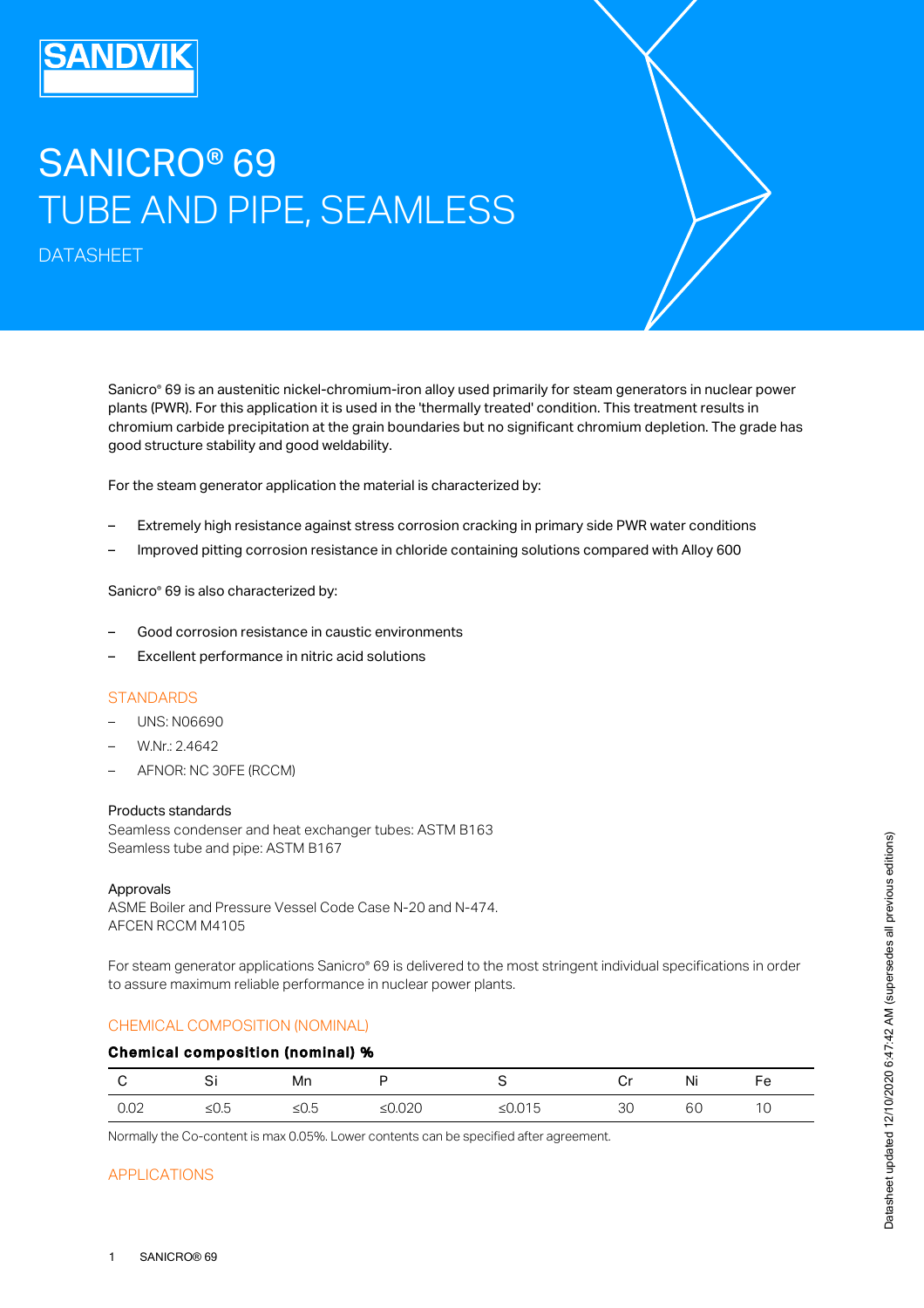- Steam generators in nuclear power plants.
- Units in contact with nitric acid at elevated temperatures.
- Equipment requiring high resistance to oxidation, carburization and nitriding.
- Units exposed to caustic solutions at high temperature.

#### CORROSION RESISTANCE

## Stress corrosion cracking

The thermally treated condition of Sanicro® 69 is developed specifically to resist stress corrosion cracking in steam generator environment at nuclear power plants. This has been confirmed by laboratory stress corrosion cracking tests in pure water (less than 5 ppm oxygen, 4-5 ppm hydrogen added) at 365°C (690°F).

No stress corrosion cracking was developed in Sanicro® 69 during the entire test period of 33 000 hours. Alloy 600 started to crack after 200 hours.

#### Intergranular corrosion

Sanicro® 69 has good resistance to intergranular corrosion in both the thermally treated condition and the solution annealed condition. Typical corrosion rates in the Huey test (65% HNO3, 5 x 48h, ASTM A262 Practice C) are 0.06 mm/year (2.4 mpy).

The figure below shows a TTS diagram for a heat of Sanicro® 69 with 0.03% carbon tested in the Huey test. The initial material was annealed at 1040°C (1900°F), 20 min/WQ.



As can be seen there is a very narrow area where Sanicro® 69 shows some tendency for sensitization.

#### General corrosion

Sanicro® 69 and Alloy C-276 have been corrosion tested in 20% HNO3+ 4%HF at 65 °C (150 °F). Sanicro® 69 had a corrosion rate of 0.625 mm/year (24.6 mpy) while Alloy C-276 suffered a corrosion rate of 23.7 mm/year (933 mpy).

#### FABRICATION

#### Bending

The excellent formability of Sanicro® 69 permits cold-bending to very small bending radii. Annealing is normally not necessary after cold-bending owing to the high stress corrosion cracking resistance for Sanicro® 69.

### Expanding

Sanicro® 69 is expanded into tube sheets in the same way as standard austenitic stainless steels.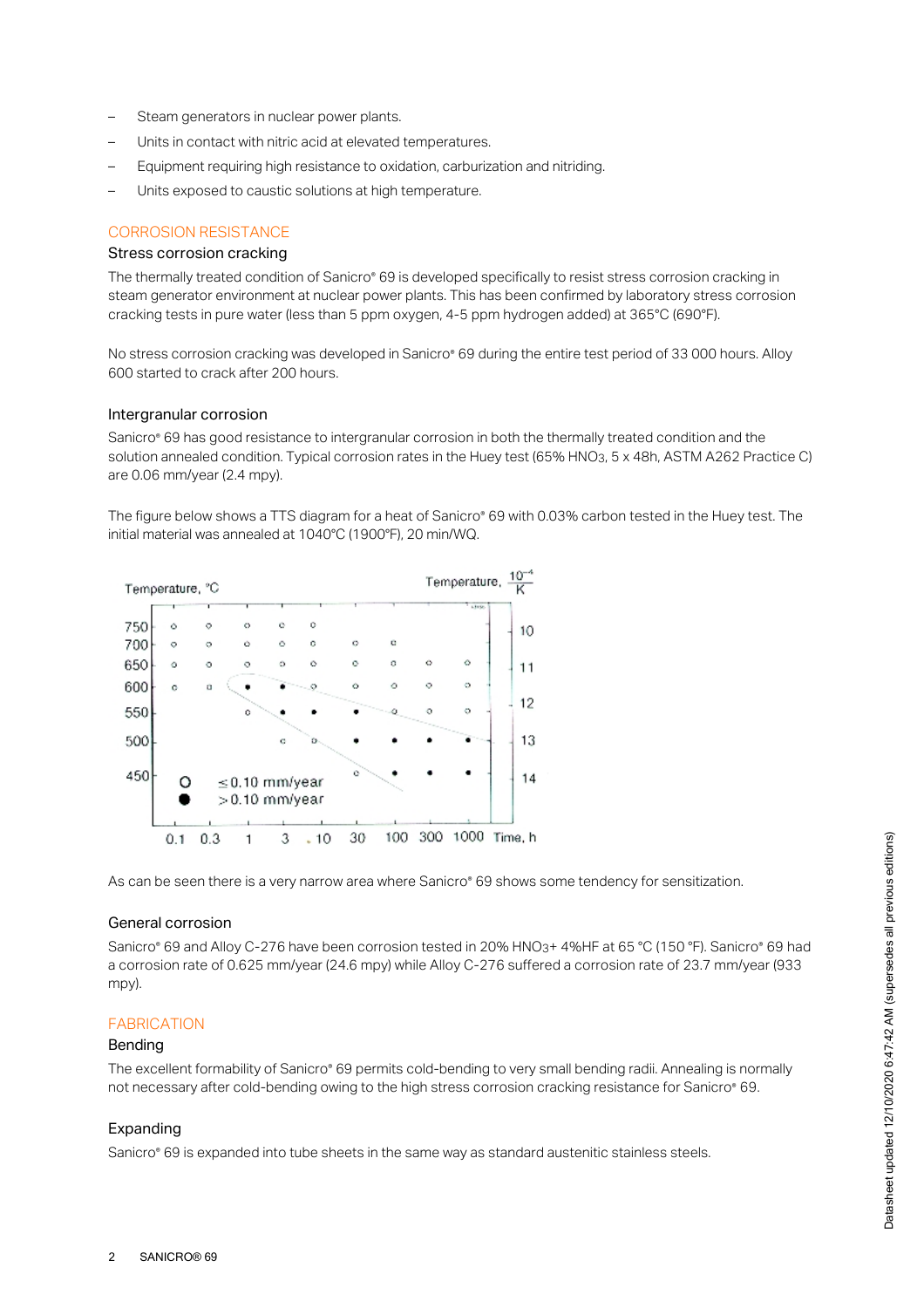#### FORMS OF SUPPLY

Seamless tube and pipe are supplied in the size range from  $1/4"$  O.D. (6.35 mm) to  $4"$  O.D. (101.6 mm) in wall thickness from 0.030" (0.9 mm) to 1" (25.4 mm).

Tube and pipe are delivered in the solution annealed and pickled condition.

PWR steam generator tubes are delivered in the bright annealed and thermally treated condition. The thermal treatment involves a treatment in vacuum furnace at about 720°C (1330°F) for normally 10 hours.

## HEAT TREATMENT

For steam generator application the tubes are delivered in the thermally treated conditions. This means exposure at about 720°C (1330°F) for normally 10 hours. Prior to the thermal treatment the tubes are solution annealed at approximately 1100 °C (2010°F) for some minutes.

For other applications the tubes are delivered in the solution annealed condition. If additional solution annealing is necessary after further processing the following procedure is recommended:

1050-1150°C (1920-2100°F), 1-10 minutes, rapid cooling in air or water.

#### MECHANICAL PROPERTIES

The following two tables give general nominal values. At 20°C (68°F)

| Proof strength<br>$R_{p0.2}$ a)<br>MPa | ksi       | Tensile strength<br>Rm<br>MPa | ksi       | Elongation<br>Ab)<br>% | <b>Hardness</b><br><b>Vickers</b><br>approx. |
|----------------------------------------|-----------|-------------------------------|-----------|------------------------|----------------------------------------------|
| >240                                   | $\geq$ 35 | >585                          | $\geq 85$ | $\geq 30$              | 160                                          |

1 MPa = 1N/mm 2

a) $R_{p0.2}$  corresponds to 0.2% offset yield strength.

b) Based on L $_{\rm O}$  = 5.65 OS $_{\rm O}$  where L $_{\rm O}$  is the original gauge length and S $_{\rm O}$  the original cross-section area. At high temperatures

| Temperature |      | Proof strength |      | Tensile Strength |      |
|-------------|------|----------------|------|------------------|------|
| °C          | °F   | $R_{p0.2}$     |      | R <sub>m</sub>   |      |
|             |      | MPa            | ksi  | MPa              | ksi  |
|             |      | min.           | min. | min.             | min. |
| 100         | 210  | 220            | 31.9 | 550              | 79.8 |
| 200         | 390  | 190            | 27.5 | 510              | 74.0 |
| 300         | 570  | 187            | 27.1 | 495              | 71.8 |
| 400         | 750  | 184            | 26.7 | 490              | 71.1 |
| 500         | 930  | 180            | 26.1 | 480              | 69.6 |
| 600         | 1110 | 175            | 25.4 | 440              | 63.8 |
| 700         | 1290 | 150            | 21.8 | 340              | 49.3 |

For steam generator tubing in the thermally treated condition the following higher proof strength values can be guaranteed.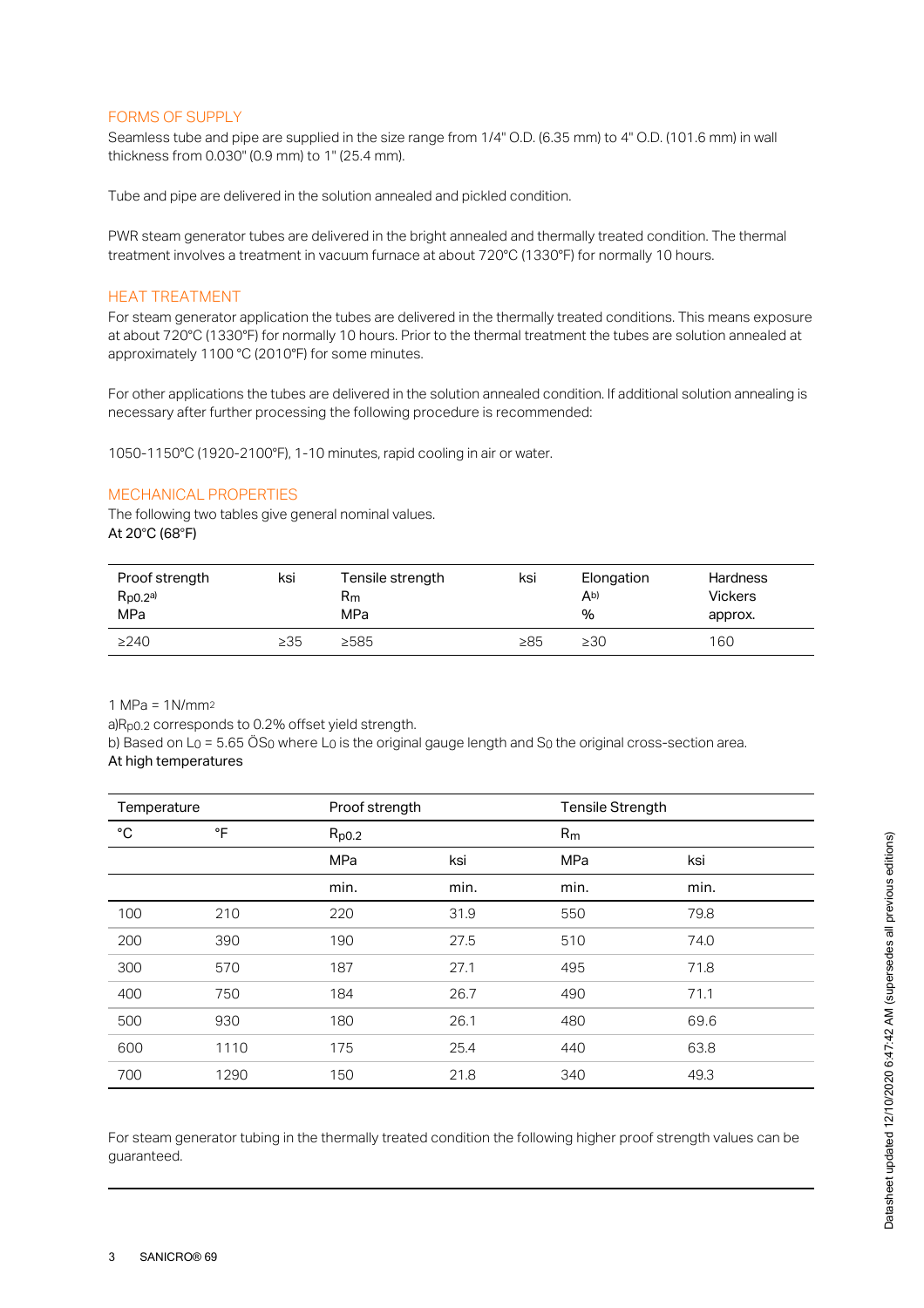| Temperature  |     | Proof strength |      |
|--------------|-----|----------------|------|
| $^{\circ}$ C | °F  | $R_{p0.2}$     |      |
|              |     | <b>MPa</b>     | ksi  |
| 20           | 68  | 280            | 40.6 |
| 100          | 210 | 260            | 37.7 |
| 200          | 390 | 240            | 34.8 |
| 350          | 660 | 210            | 30.5 |

## Impact strength

Since Sanicro® 69 is a fully austenitic alloy it possesses good toughness down to -196°C (-320°F)

## PHYSICAL PROPERTIES

Density: 8.12 g/cm<sup>3</sup>; 0.293 lb/in<sup>3</sup>

## Thermally Treated condition

# Specific heat capacity

| Temperature, °C | J/(kg °C) | Temperature, °F | Btu/(lb °F) |
|-----------------|-----------|-----------------|-------------|
| 23              | 460       | 73              | 0.11        |
| 100             | 480       | 200             | 0.11        |
| 200             | 495       | 400             | 0.12        |
| 300             | 505       | 600             | 0.12        |
| 400             | 510       | 800             | 0.12        |
| 500             | 520       | 1000            | 0.13        |
| 600             | 580       | 1100            | 0.14        |

## Thermal conductivity

| Temperature, °C | W/(m °C) | Temperature, °F | Btu/(ft h°F) |
|-----------------|----------|-----------------|--------------|
| 23              | 11       | 73              | 6.5          |
| 100             | 13       | 200             | 7.5          |
| 200             | 14       | 400             | 8.5          |
| 300             | 16       | 600             | 9.5          |
| 400             | 18       | 800             | 10.5         |
| 500             | 19       | 1000            | 11.5         |
| 600             | 23       | 1100            | 13           |

## Resistivity

| Temperature, °C | $\mu\Omega$ m | Temperature, °F | $\mu$ Qin. |
|-----------------|---------------|-----------------|------------|
| 20              | 1.11          | 68              | 43.7       |
| 100             | 1.14          | 200             | 44.9       |
| 200             | 1.18          | 400             | 46.5       |
| 300             | 1.22          | 600             | 48.0       |
| 400             | 1.24          | 800             | 48.8       |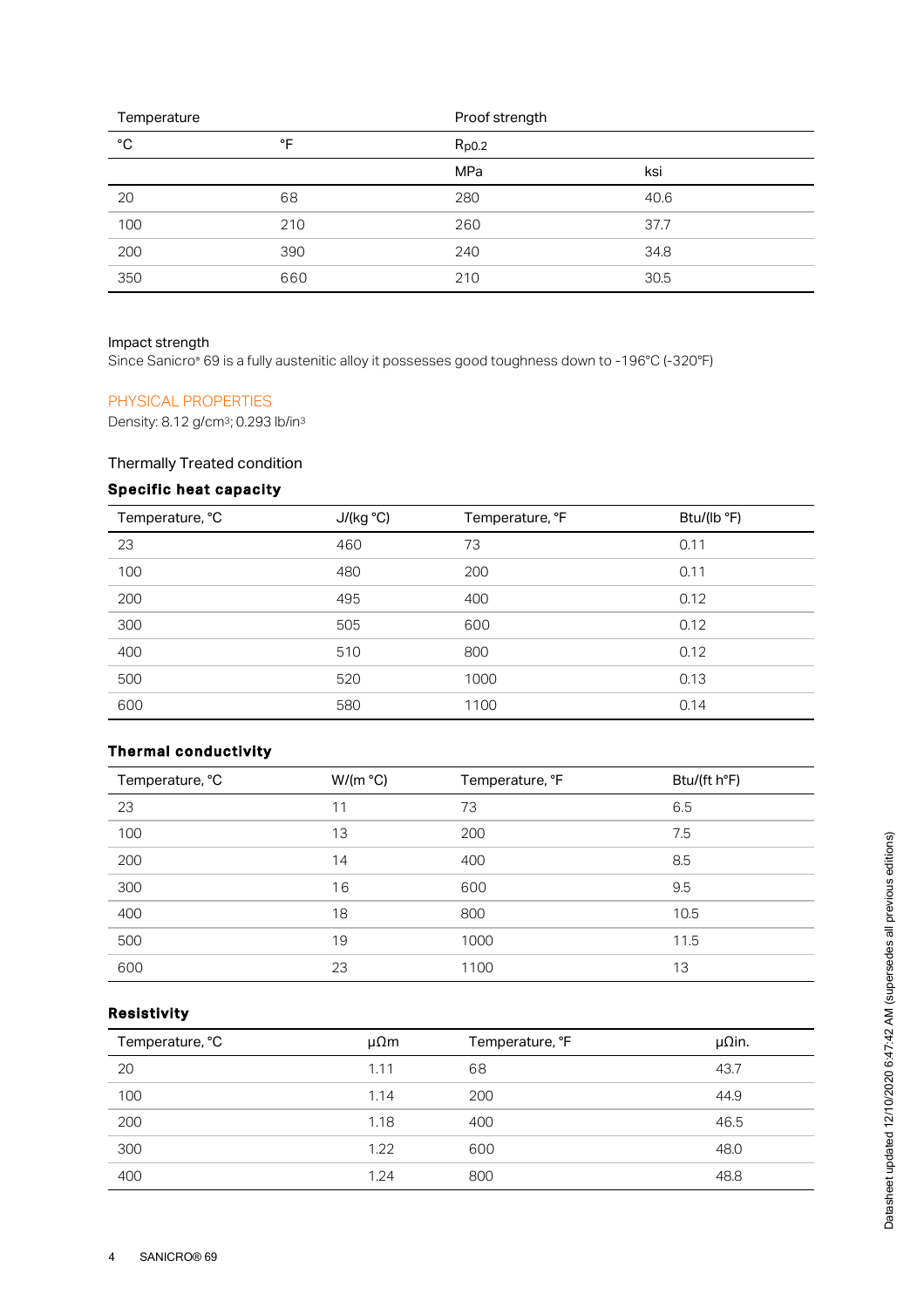### Thermal expansion 1 )

| Temperature, °C | Per °C | Temperature, °F | Per °F |
|-----------------|--------|-----------------|--------|
| $30 - 100$      | 13.5   | 86-200          | 7.5    |
| $30 - 200$      | 14     | 86-400          | 8      |
| 30-300          | 14.5   | 86-600          | 8      |
| 30-400          | 15     | 86-800          | 8.5    |
| 30-500          | 15.5   | 86-1000         | 8.5    |
| 30-600          | 15.5   | 86-1200         | 9      |

1) Mean values  $(x10-6)$ 

#### Modulus of elasticity 1 )

| Temperature, °C | <b>MPa</b> | Temperature, °F | ksi  |
|-----------------|------------|-----------------|------|
| 20              | 210        | 68              | 30.5 |
| 100             | 206        | 200             | 30.0 |
| 200             | 201        | 400             | 29.1 |
| 300             | 195        | 600             | 28.1 |
| 400             | 189        | 800             | 27.1 |
| 500             | 182        | 1000            | 26.0 |
| 600             | 174        | 1200            | 24.8 |

1) (x103)

#### WELDING

The weldability of Sanicro® 69 is good. Suitable methods of fusion welding are manual metal-arc welding (MMA/SMAW) and gas-shielded arc welding, with the TIG/GTAW method as first choice.

For Sanicro® 69, heat-input of <1.0 kJ/mm and interpass temperature of <100°C (210°F) are recommended. A string bead welding technique should be used.

## Recommended filler metals

TIG/GTAW or MIG/GMAW welding

ISO 18274 S Ni 6052/AWS A5.14 ERNiCrFe-7 (e.g. Exaton Ni68HP)

MMA/SMAW welding

ISO 14172 E Ni 6152/AWS A5.11 ENiCrFe-7 (e.g. Exaton Ni69)

#### Overlay welding

ISO 18274 S Ni 6043/AWS A5.14 ERNiCrFe-14 (e.g. Exaton Ni69HPQ) strip electrode is recommended for overlay welding of tube sheets and high-pressure vessels in cases where corrosion resistance, equal to that of Sanicro ® 69, is required.

Disclaimer: Recommendations are for guidance only, and the suitability of a material for a specific application can be confirmed only when we know the actual service conditions. Continuous development may necessitate changes in technical data without